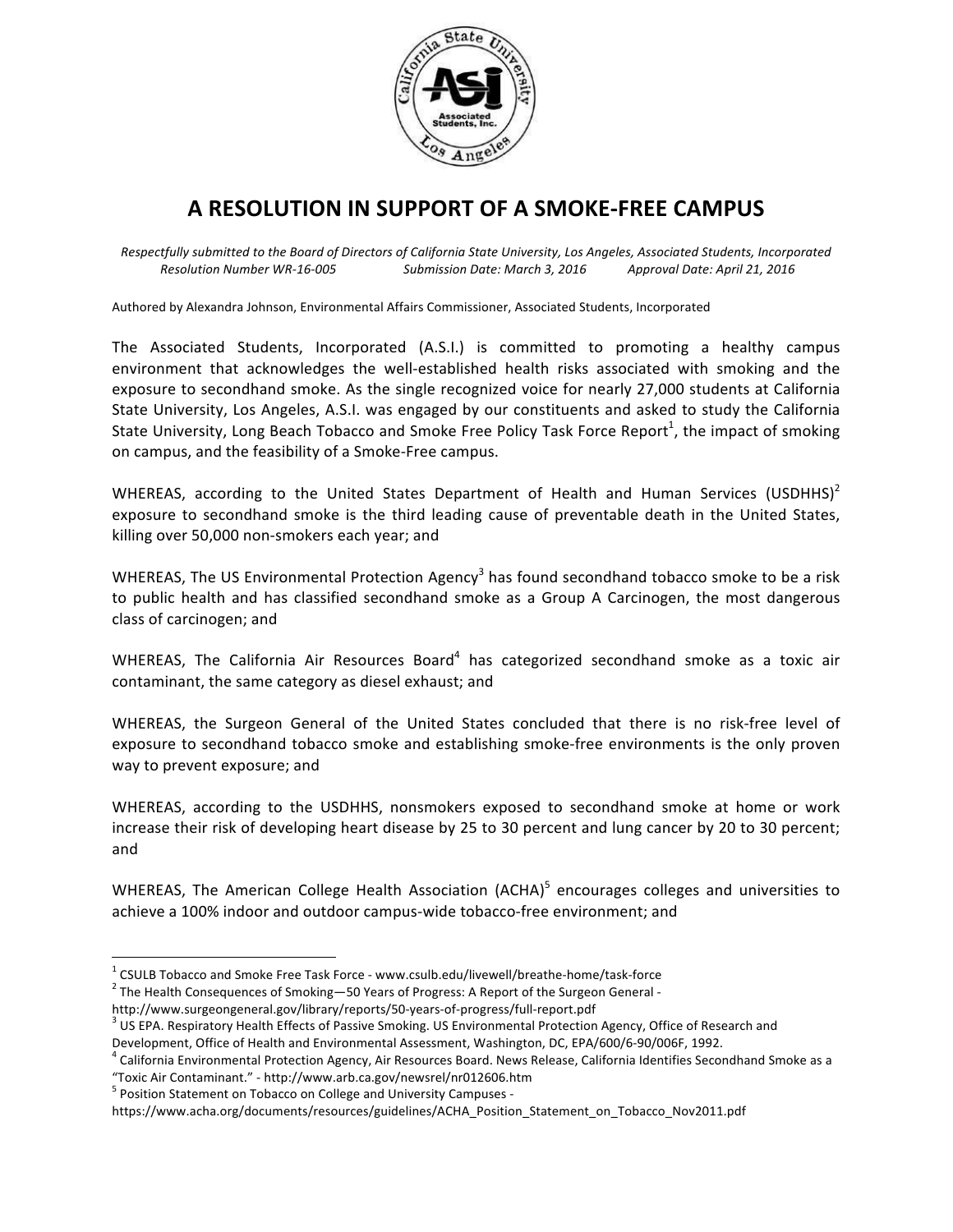

WHEREAS, the US Department of Health and Human Services has created a Tobacco-Free College Campus Initiative that invites university and college leaders, administrators, faculty members, staff, and students to promote and support the adoption and implementation of tobacco-free policies at institutions of higher learning; and

WHEREAS, smoke-free campus policies are proven to decrease current smoking prevalence among students, decrease the amount of cigarettes used by those who continue to smoke, positively influence students' perceptions of peer smoking, change social norms around tobacco use, and increase favorable attitudes towards regulation of tobacco; and

WHEREAS, these findings are consistent with a study<sup>6</sup>; that found that college students who lived in smoke-free residences were more likely to be nonsmokers; and

WHEREAS, according to the California Youth Advocacy Network<sup>7</sup>, "approximately 1,182 colleges in the United States are 100% smoke-free and of those, 811 campuses are 100% tobacco-free;" and

WHEREAS, in California, an increased number of public colleges are going completely tobacco-free and that, since 2014, the University of California system has been a part of the more than 1,100 colleges and universities nationwide that have implemented a system-wide smoke and tobacco-free policy; and

WHEREAS, the Health Services Association of California Community Colleges introduced A White Paper on Tobacco Prevention and Control for the California Community Colleges<sup>8</sup> to support the efforts of individual campuses and districts in adopting tobacco-free policies;" and

WHEREAS, the California State University (CSU) Office of the Chancellor has announced its intention for a tobacco-free system in the near future<sup>9</sup>; and

WHEREAS, the California State University Board of Trustees has delegated authority to campus presidents to adopt rules regulating smoking on campuses; let it be

**RESOLVED**, that the A.S.I. Board of Directors hereby:

1. Recommends smoking, including the use of electronic smoking devices, be prohibited on all property and in all indoor and outdoor spaces owned, leased, licensed, or otherwise controlled by California State University, Los Angeles.

 $6$  Seo, D.C., Macey, J., Torabi, M., & Middlestadt. (2011). The effect of a smoke free campus policy on college students' smoking behaviors and attitudes. Preventative Medicine, doi:10.1016/j.ypmed.2011.07.015.

 $^7$  California Youth Advocacy Network: Tobacco-Free Policy Rationale - http://cyanonline.org/wp-

content/uploads/2014/02/CYAN-Tobacco-Free-Policy-Rationale.pdf<br><sup>8</sup> The Health Services Association of California Community Colleges: A White Paper on Tobacco Prevention and Control in the California Community Colleges - http://cyanonline.org/wp-content/uploads/2011/06/HSACCC-White-Paper-Feb-2014.pdf<br><sup>9</sup> AS-3102-12/EX/AA (Rev): A Smoke-Free California State University -

http://www.calstate.edu/acadsen/records/resolutions/co\_response/documents/CO\_Response\_January\_2013.pdf